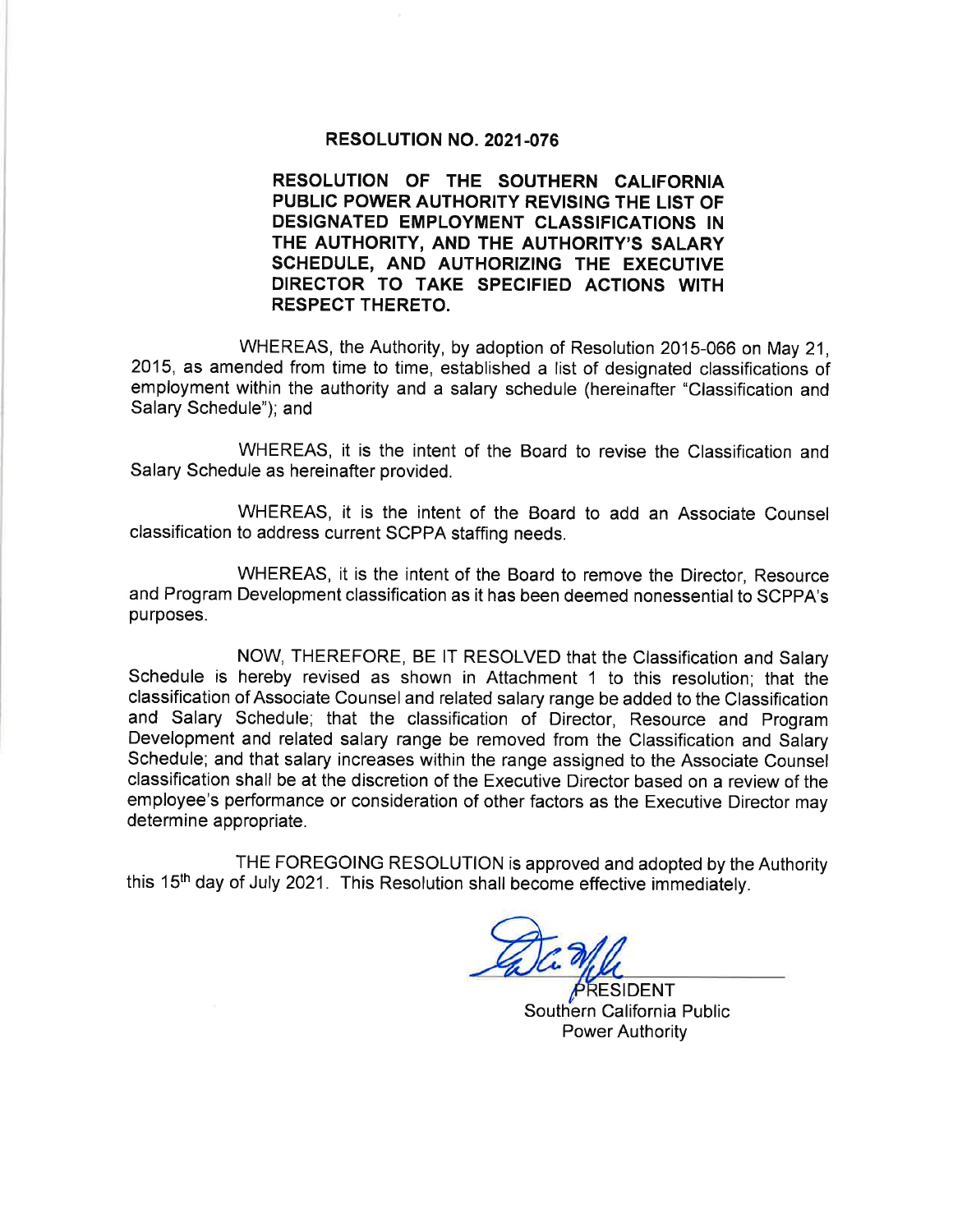ATTEST:

muhauf S. Webste

Southern California Public **Power Authority**